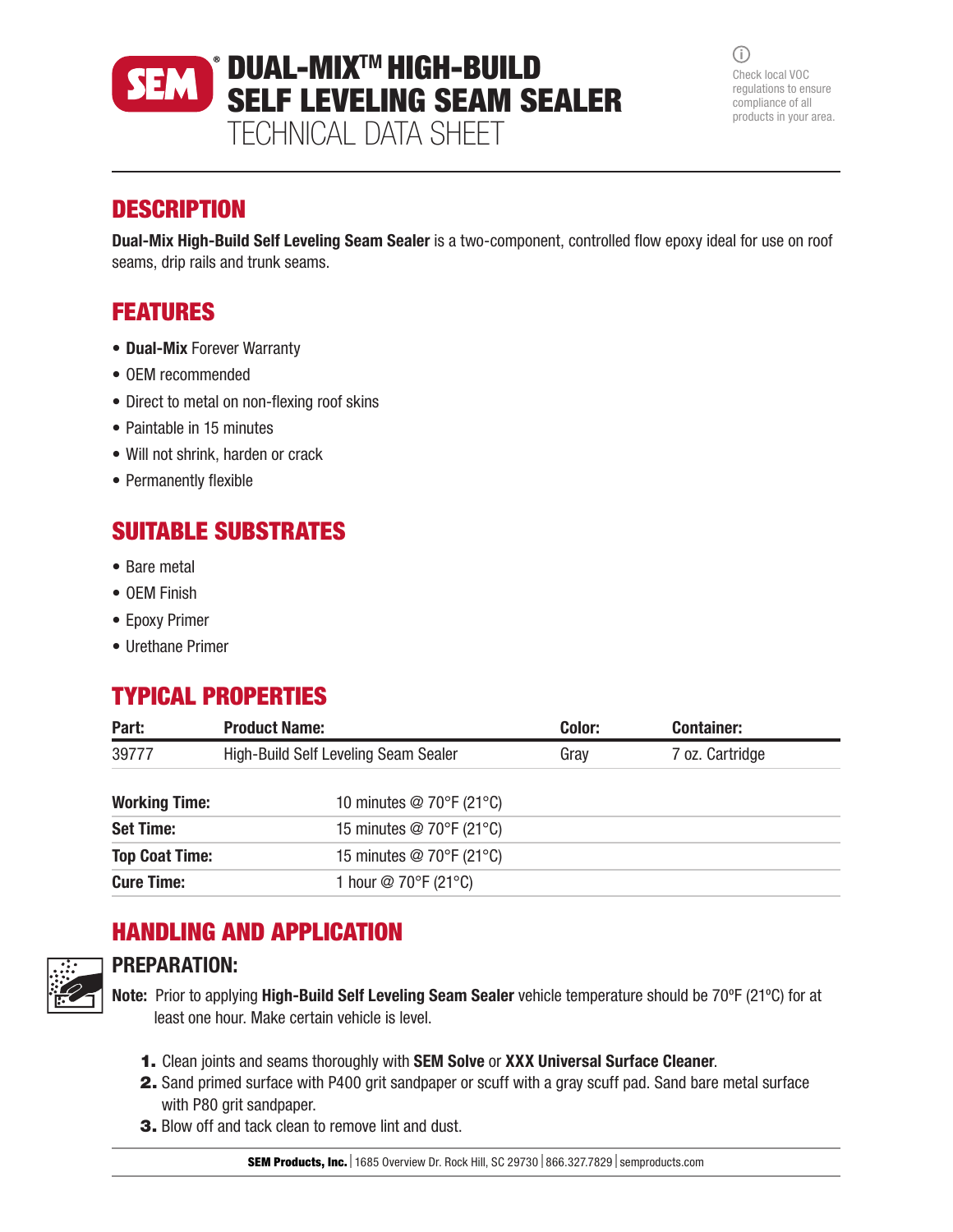4. Re-clean with SEM Solve or XXX Universal Surface Cleaner.

High-Build Self Leveling Seam Sealer may be applied directly to bare sanded metal or primed surfaces. However, if the area will be subjected to any flexing or twisting, including roof skins and drip rails, prime the area first with a quality, two-component urethane or epoxy primer such as World Class<sup>™</sup> DTM Primer before applying High-Build Self Leveling Seam Sealer. If in doubt, prime. Primer must be fully cured and sanded before applying High-Build Self Leveling Seam Sealer.

Note: High-Build Self Leveling Seam Sealer should not be used directly over acid based self-etching primers or vice versa. This application procedure can cause cracking and blistering of the undercoat and top coat.

### MIXING:

Place cartridge into the Universal Manual Applicator or Universal Pneumatic Applicator. To remove cap, insert flat head screwdriver into slot and pry upward.

Note: Prior to installing Static Mixer, equalize cartridge by dispensing product until both parts flow equally. Install Static Mixer. Cut tip to desired application size. Hold applicator upright until product is dispensed into mixer. Dispense a test bead to ensure proper mix. For cap replacement, match circles and squares, then snap back into place.

#### STATIC MIXERS:

| Part: | <b>Product Name:</b>                              | For: | <b>Container:</b> |
|-------|---------------------------------------------------|------|-------------------|
| 70011 | Integral Nut Square Static Mixers 7 oz. cartridge |      | 6 pack            |
| 70012 | Integral Nut Square Static Mixers 7 oz. cartridge |      | 50 pack           |



### APPLICATION:

- 1. Use masking tape to form a dam at the forward end of the channel to prevent High-Build Self Leveling Seam Sealer from running out.
- 2. Dispense High-Build Self Leveling Seam Sealer in the center of the entire length of channel. High-Build Self Leveling Seam Sealer will flow out and self-level.

Note: A heat gun can be used immediately after application to remove any air bubbles that become entrapped. With a steady motion and low heat, sweep the heat gun across surface at a distance of  $2<sup>0</sup> - 6<sup>0</sup>$ .

- 3. While product is still wet, remove excess by wiping with a small amount of solvent compliant with the VOC regulations in your area.
- 4. Remove and cut away the tape with a razor knife. If necessary, sand or trim dammed end and contour to maintain required roof channel depth. USE CAUTION NOT TO SEPARATE HIGH-BUILD SELF LEVELING SEAM SEALER FROM BASE OF CHANNEL.
- **5. High-Build Self Leveling Seam Sealer** should be ready to paint in 15 minutes.